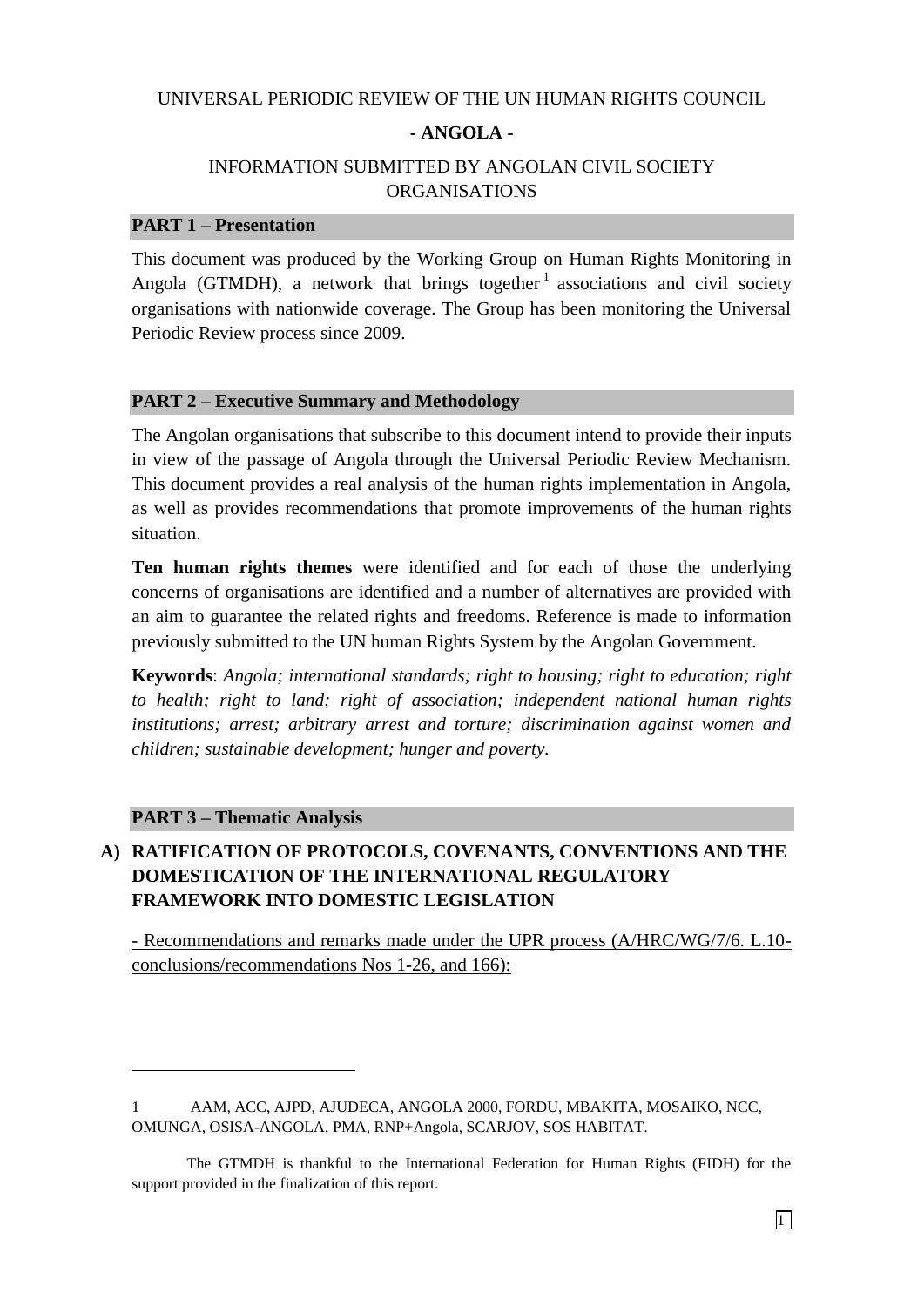**1.** To consider ratifying ICERD, CAT and ICRMW, and the Second Optional Protocol to ICCPR, CRPD and the Optional Protocol as a further step in its progress towards full enjoyment of human rights.

- Underlying concerns raised by Angolan civil society organisations:

- **2.** In its bid for membership of the Human Rights Council, the Angolan Government undertook to ratify several international treaties. However, after two tenures as a member, it has only presented a Statement of Intent.
- **3.** Since 2010, a number of events involving abuse of authority, cases against activists, torture and police brutality in prisons, were reported by the media and denounced by civil society organisations. These have resulted in unfair and non-transparent cases that do not conform to the international standards ratified by the Angolan Government.

- Alternatives to improve the situation:

**4.** The Angolan Government should report on the degree to which it has implemented the recommendations according with report, A/HRC/WG/7/6. L.10 conclusions/recommendations Nos. 1-26, and 166.

# **B) RIGHT TO HOUSING**

- Recommendations and remarks made under the UPR process (A/HRC/WG/7/6. L.10 conclusions/recommendations Nos. 130-135, 131,134-137,141, and161-162):

- **5.** To carry out indispensable urban rehabilitation and reconstruction in accordance with the relevant legislation and internationally accepted human rights standards;
- **6.** To take the necessary measures to ensure that eviction is a last resort, and to adopt legislation and guidelines that strictly define the circumstances and safeguards in place for the moment when an eviction is carried out;
- **7.** To invite the Special Rapporteur on Adequate Housing to assist, as part of the effort to ensure a dignified standard of living, in the process of creating or reforming legislation and policies to bring them into conformity with international standards.

### - Underlying concerns raised by Angolan civil society organisations:

- **8.** It is feared that the number of evictions will be even higher in the years to come, due to, *inter alia*, the following factors: the ongoing definition of land reserves throughout the country will set aside the land where construction will be considered lawful. Further, guidelines for evictions, suitable alternatives for accommodation, compensation, and access to legal remedies are lacking.
- **9.** Since the elections of 2008, the Government has announced the building of one million houses in four years, but until now the conditions for access to these homes have not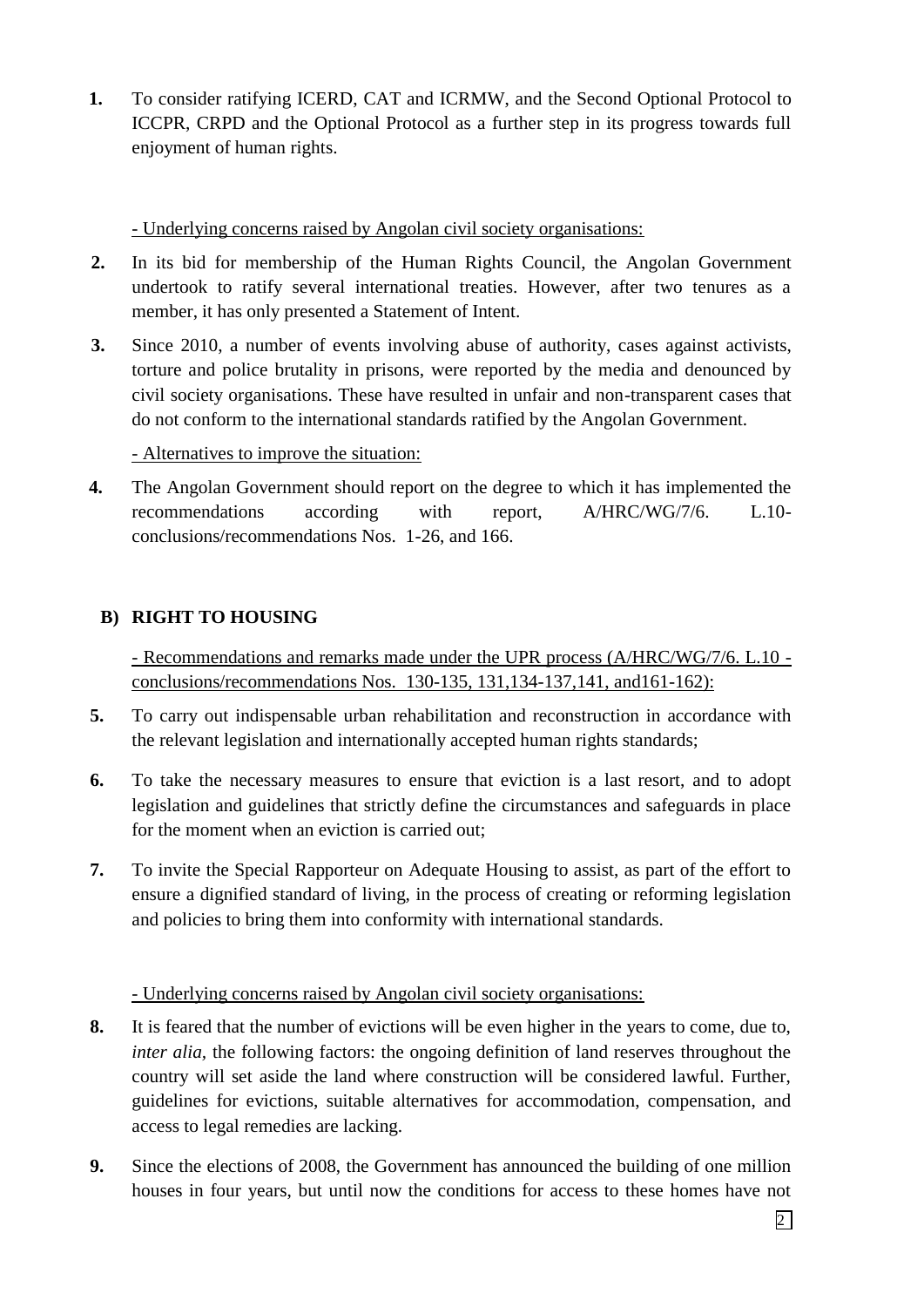been transparent. A number of housing projects have been planned and a special fund for loans to young people was created, but they are required to have formal employment to qualify for the loan, and the majority of people earn wages in an informal manner.

**10.** The National Assembly (NA) adopted resolution 37/09 which addressed the issue of forced evictions. However, there has been no oversight by the NA on the implementation of this resolution.

#### - Clarifications needed to improve the situation:

- **11.** What mechanisms are in place for fair compensation of those families whose houses were demolished? What mechanisms are in place for negotiations between those affected by demolitions and the government?
- **12.** Why does the government refuse to give title deeds to displaced families, or those made homeless, where they are re-settled?
- **13.** Provide information on the programme to build one million houses and the procedures to be undertaken to obtain one.
- **14.** What mechanisms are in place to ensure access to adequate housing by the most disadvantaged people?

#### - Alternatives for improving the situation:

- **15.** Prepare a master plan on housing with pro-poor policies and disseminate clear public information on the requirements to access the housing;
- **16.** Construct decent housing for families made homeless by demolitions and forced evictions, and construct such housing in places where their rights to education and health are provided;
- **17.** Implement a mechanism for the provision of permanent title deeds for land where people are re-settled;
- **18.** Base government policies, programmes, budgets, urban housing, and land use on the right to housing, which should systematically include a pro-poor component so as to start reversing the prevalence of social inequalities in the country;
- **19.** Address the right to housing, as well as all other human rights, in decrees and bilateral and multilateral agreements.

# **C) RIGHT TO EDUCATION**

- Recommendations and remarks made under the UPR process (A/HRC/WG/7/6. L.10 conclusions/recommendations Nos. 140,142, and147-157):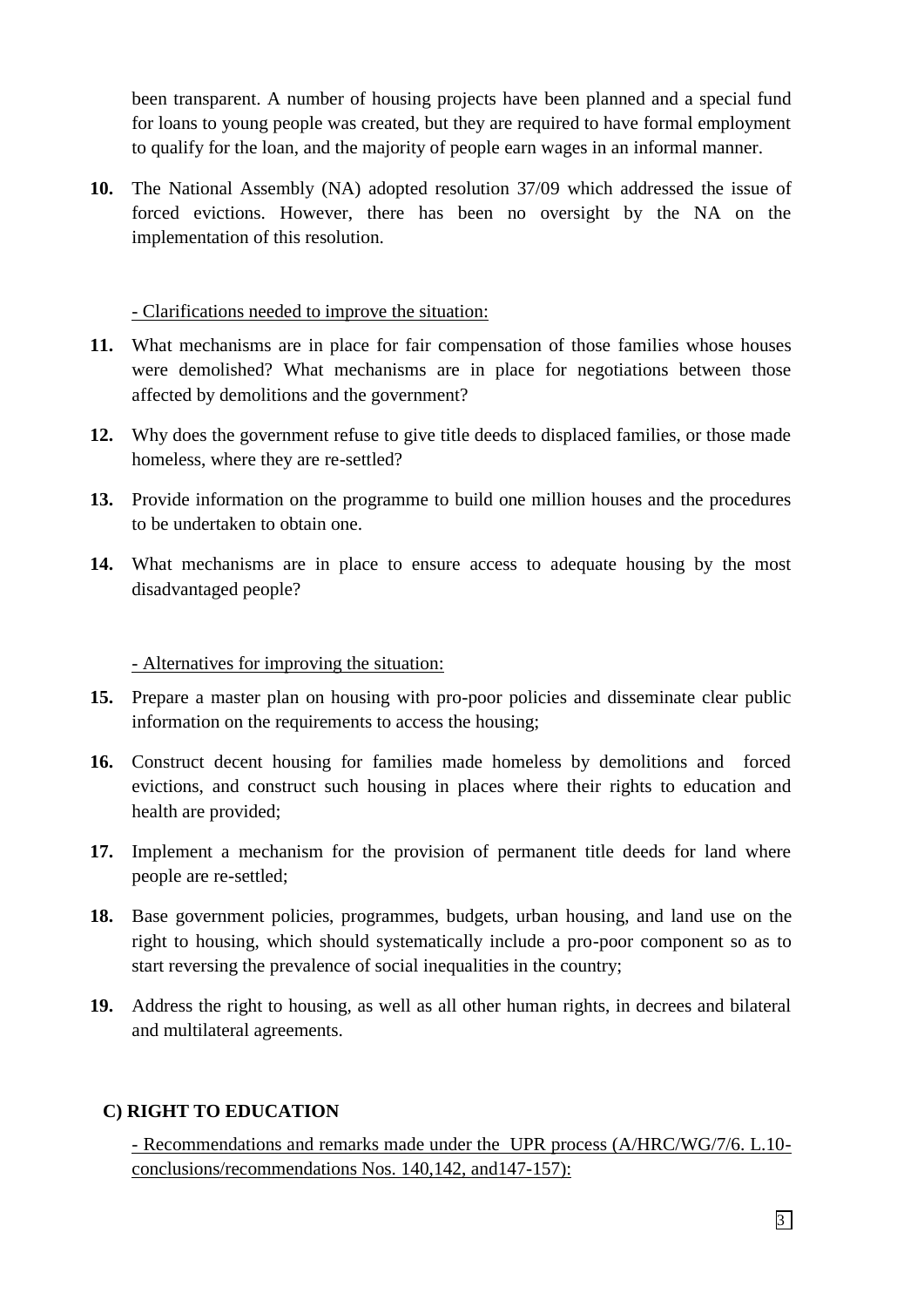- **20.** To place priority on the vital area of education, especially the education of girls and people with disabilities in rural areas ;
- **21.** To continue to strengthen policies aimed at increasing the enrolment rate in primary and secondary education, and to implement the measures necessary to achieve the Millennium Development Goals in terms of reducing illiteracy rates;
- **22.** To develop a programme for education and human rights training, as that could enhance the capacity of all stakeholders, including civil society, to facilitate such activities and ensure greater awareness among citizens with regard to human rights.

## - Remarks already made by regional and international bodies:

- **23.** The illiteracy rate is very high among those over the age of 15; children of poorer families; those with disabilities, including the victims of landmine accidents; those living in either remote rural areas, or urban areas with limited access to education; and those that drop out of school too early (E/C.12/AGO/CO/3/CRP.1, para. 38 and 39).
- **24.** There is a llack of government investment in training on human rights. Such training is needed, particularly for professionals who play a direct role in the promotion and protection of human rights (E/C.12/AGO/CO/3/CRP.1, para. 38 and 39).

- Underlying concerns raised by Angolan civil society organisations:

- **25.** The enrolment rate of primary school (class 1-6) is 56%. More than 30% of those over the age of 15 are illiterate. Half of those are women (A/HRC/WG.6/7/AGO/2, para. 111).
- **26.** Although the law on the basic education system provides for free primary education, this is not always the case as there is a shortage of classrooms, lack of adequate teaching conditions in schools, and corruption. Thus, most students pay tuition in addition to paying for exams. In certain cases, students also have to pay for maintenance of the school.
- **27.** As of yet, the Coordinating Committee for the Integration of Human Rights in the Educational Subsystems has not submitted a national plan for a human rights oriented education, nor have manuals for primary and basic education been produced.

# - Clarifications needed to improve the situation:

- **28.** What are the existing support and oversight mechanisms that could ensure free primary education and access to education by people with disabilities as recognised by law?
- **29.** Bearing in mind that corruption affects education in Angola, what measures are taken to allow for the participation of civil society in the monitoring of the resources allocated to the education budget?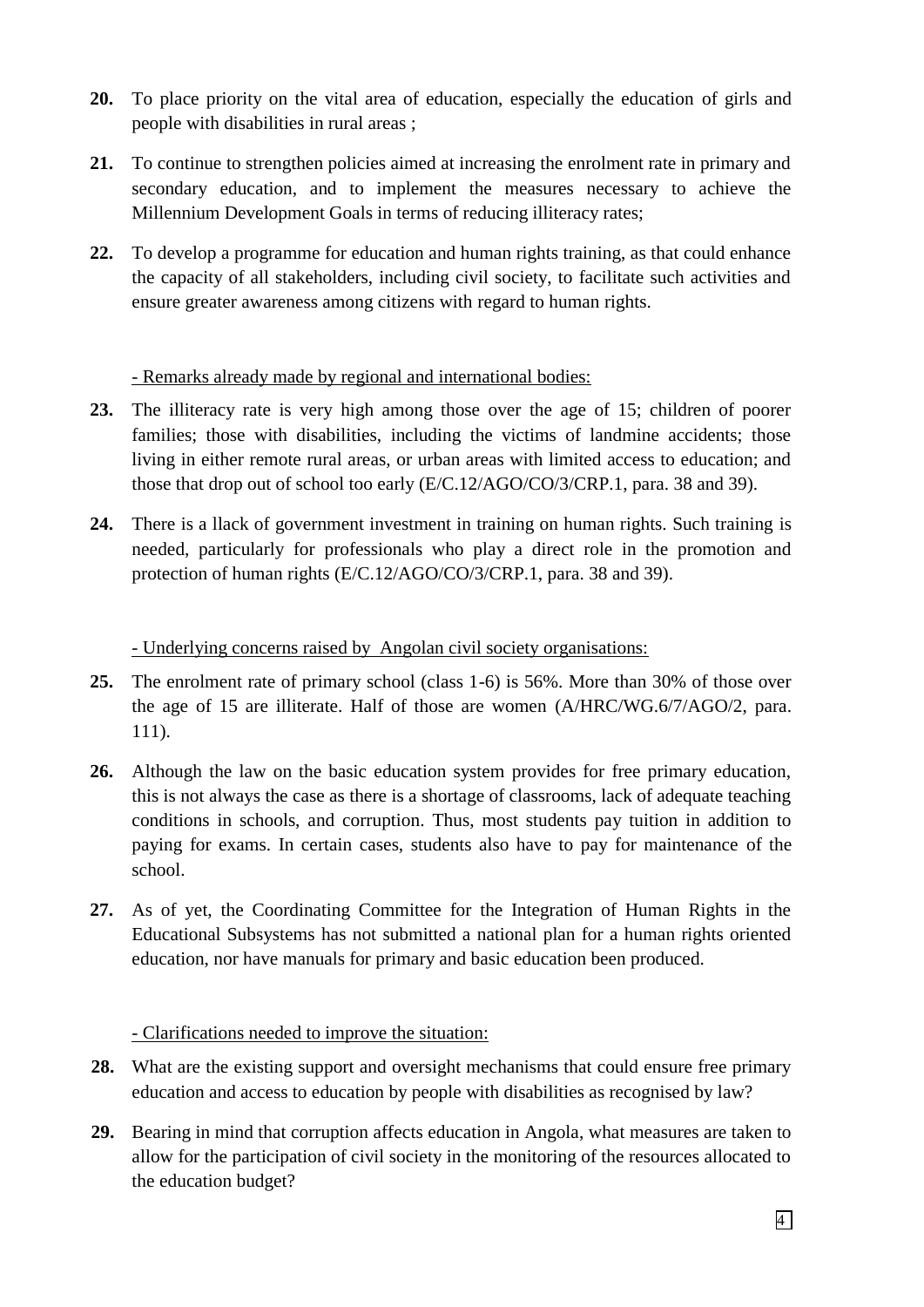- **30.** Is there a specific budget to fund the teaching of literacy teachers?
- **31.** What measures have been taken to ensure that the different social actors can contribute to the preparation of a National Plan for Education in Human Rights?

### - Alternatives for improving the situation:

- **32.** Implement mechanisms for monitoring tuition and fees charged by schools, and provide support to disadvantaged children and adults, and people with disabilities, to access education;
- **33.** Establish a bureau for adult and youth education, or a department within the Ministry of Education, to address specific problems related to the education of youth, adults, and people with disabilities;
- **34.** Implement mechanisms that allow greater interaction between civil society and public bodies involved in adult and youth education;
- **35.** Implement mechanisms that set the remuneration of literacy teachers;
- **36.** Incorporate the subject of human rights into the academic syllabus at all school levels and establish a human rights specialisation at the public university level.

# **D) RIGHT TO HEALTH**

- Recommendations and remarks made under the UPR process (A/HRC/WG/7/6. L.10 conclusions/recommendations Nos. 113, 114 and 117):

**37.** To allocate additional resources to improving the country's health infrastructure, while ensuring that ongoing health reforms take into account the rights of women, children, and people with disabilities.

- Recommendations and remarks already made by regional and international bodies:

- **38.** There are high rates of maternal and child mortality, particularly of children under the age of five, as well as high rates of cholera and HIV/AIDS (E/C.12/AGO/CO/3/CRP.1, para. 35 and 36); and,
- **39.** Investment in health infrastructures is insufficient (E/C.12/AGO/CO/3/CRP.1, para. 35 and 36).

### - Underlying concerns raised by the Angolan civil society organisations:

**40.** Although the gross amounts have increased, the proportion of the government's budget for 2014 allocated to the social sector, which includes health, education and social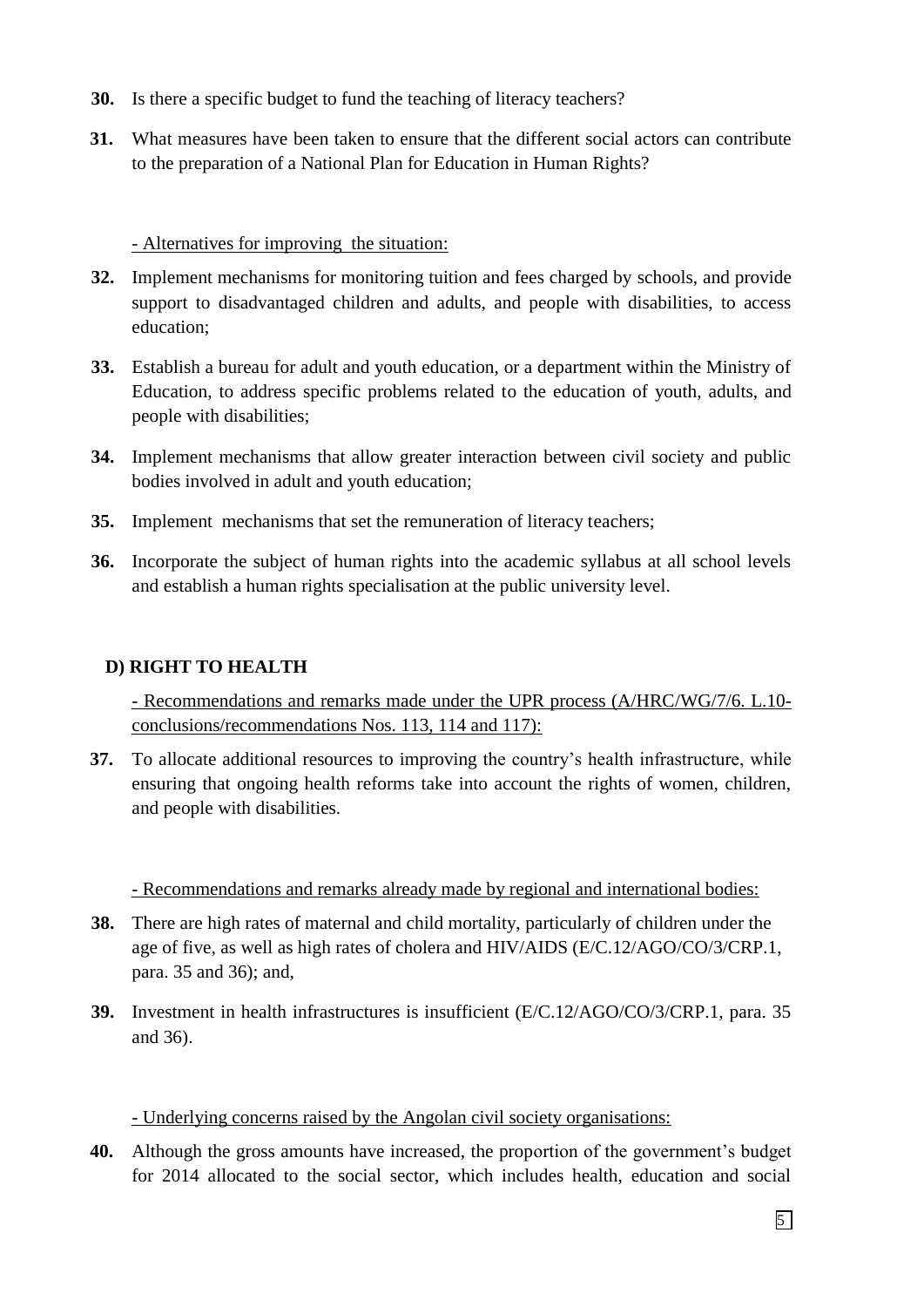welfare, is 6.3%. It should be noted that the combined budgets allocated to education and health are still lower than those allocated to defence and police;

- **41.** The infrastructure is inadequate and there is a shortage of equipment, medications, and qualified health professionals;
- **42.** There is a lack of competent health personnel as well as equipment adapted for people with disabilities.

### - Clarifications needed to improve the situation:

**43.** What is the government plan for reforming the national health system?

## - Alternatives for improving the situation:

- **44.** Increase investment in the health system, while taking into account the needs of communities in the delivery of health services;
- **45.** Implement mechanisms for the participation of civil society in monitoring the resources allocated to the healthcare sector;
- **46.** Operationalize the national institute for the rehabilitation of people with disabilities.

# **E) AGRO-PASTORAL INDIGENOUS COMMUNITIES RIGHTS TO LAND: ACCESS TO LAND AND RESOURCES**

- Recommendations and remarks made under the UPR process (A/HRC/WG/7/6. L.10 conclusions/recommendations No 161):

**47.** To implement measures to end internal displacements, and to undertake social housing and land reform initiatives that benefit low-income, vulnerable, and marginalised individuals living in informal settlements.

### - Recommendations and remarks already made by regional and international systems:

**48.** The Committee on Economic, Social and Cultural Rights noted with great concern that the massive migrations of communities and ethnic groups from rural to urban areas has undermined the preservation of their cultural heritage (E/C.12/AGO/CO/3/CRP.1, para. 39).

### - Underlying concerns raised by the Angolan civil society organisations:

**49.** Despite the fact that the land law has made significant advances, the law is not clear on the rights of traditional groups, particularly those of agro-pastoral societies, whose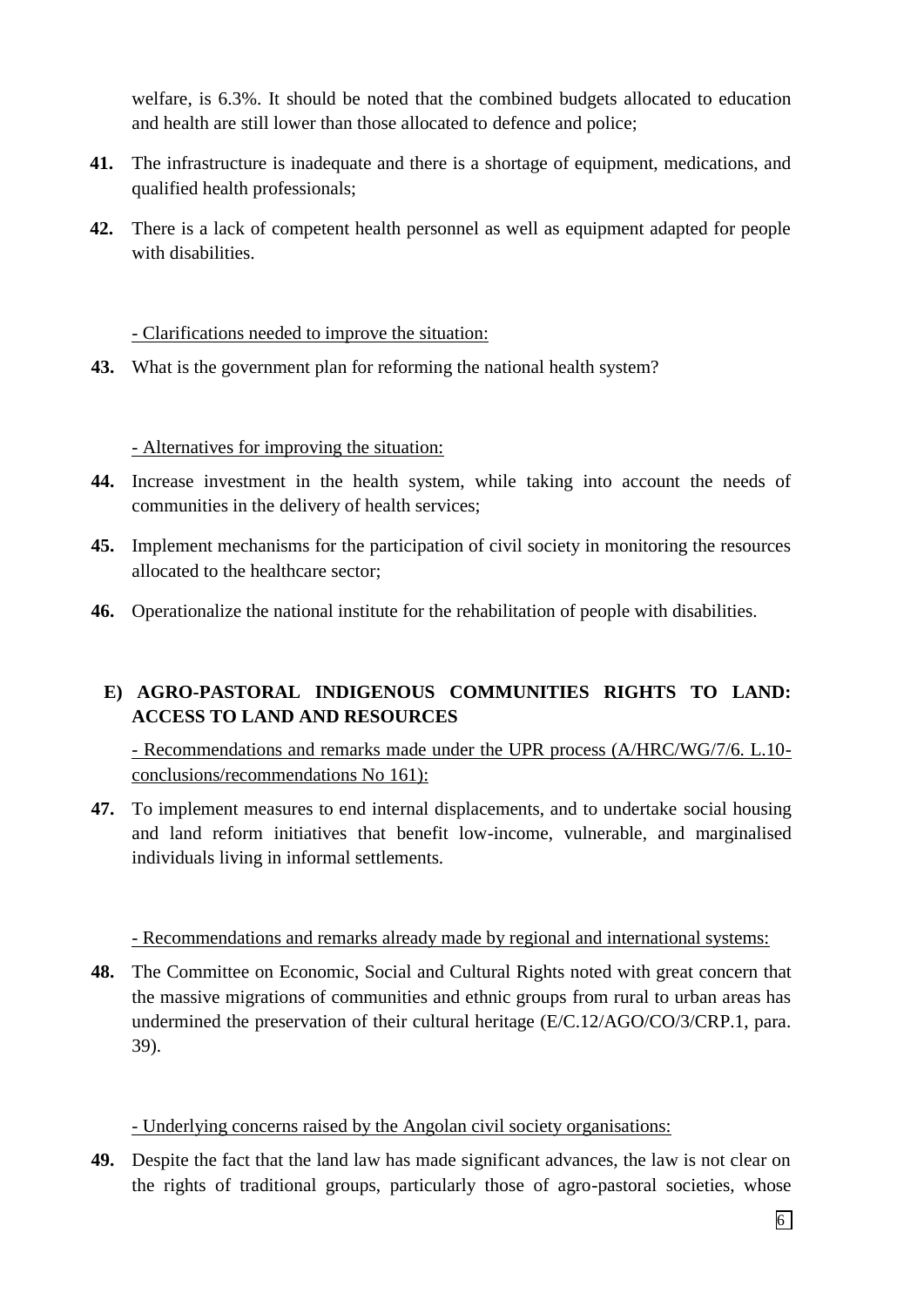survival and development lies on their explicit recognition and defence by the government;

- **50.** Conflict caused by the unlawful occupation of pastoral communities' land by business people is increasing, threatening food security, social stability, as well as the survival of the communities;
- **51.** Farmers and cattle breeders, especially the agro-pastoral groups in the south, have no access as a group to bank loans, particularly to the loans available through the Angolan Development Bank.

### - Clarifications needed to improve the situation:

- **52.** What mechanisms will be used to protect the ecosystem, the culture, and the equality of rights of native peoples (i.e. the *San*, the *Vatua*, the agro-pastoral communities of the south and southwest Angola)?
- **53.** How will the Angolan Government facilitate access to bank loans and to other mechanisms aimed at developing and promoting agro-livestock production by traditional groups?
- **54.** What practical measures are in place on indigenous lands to halt the destruction of the environment?
- **55.** With conflicts between agro-pastoral communities and businesspeople on the rise, what is the stance of the Angolan Government regarding the defence of community and family-owned lands?
- **56.** What mechanisms are in place to compel mining companies, especially in agro-pastoral territories, to respect human rights and to contribute towards the development of local communities, through building necessary infrastructure, improving education, and providing drinking water and basic sanitation?

### - Alternatives for improving the situation:

- **57.** Pass specific legislation that recognises the existence of land belonging to indigenous agro-pastoral communities and implement concrete mechanisms for the defence of, and promotion of, their economy based on cattle breeding and agriculture;
- **58.** Implement a system requiring corporate responsibility of extractive companies in the areas of indigenous communities, respect for human rights, preservation of the environment, and free access of communities to legal remedies.

# **F) RECOGNITION OF ORGANISATIONS AND ASSOCIATIONS OF HUMAN RIGHTS PROTECTION AND DEFENDERS**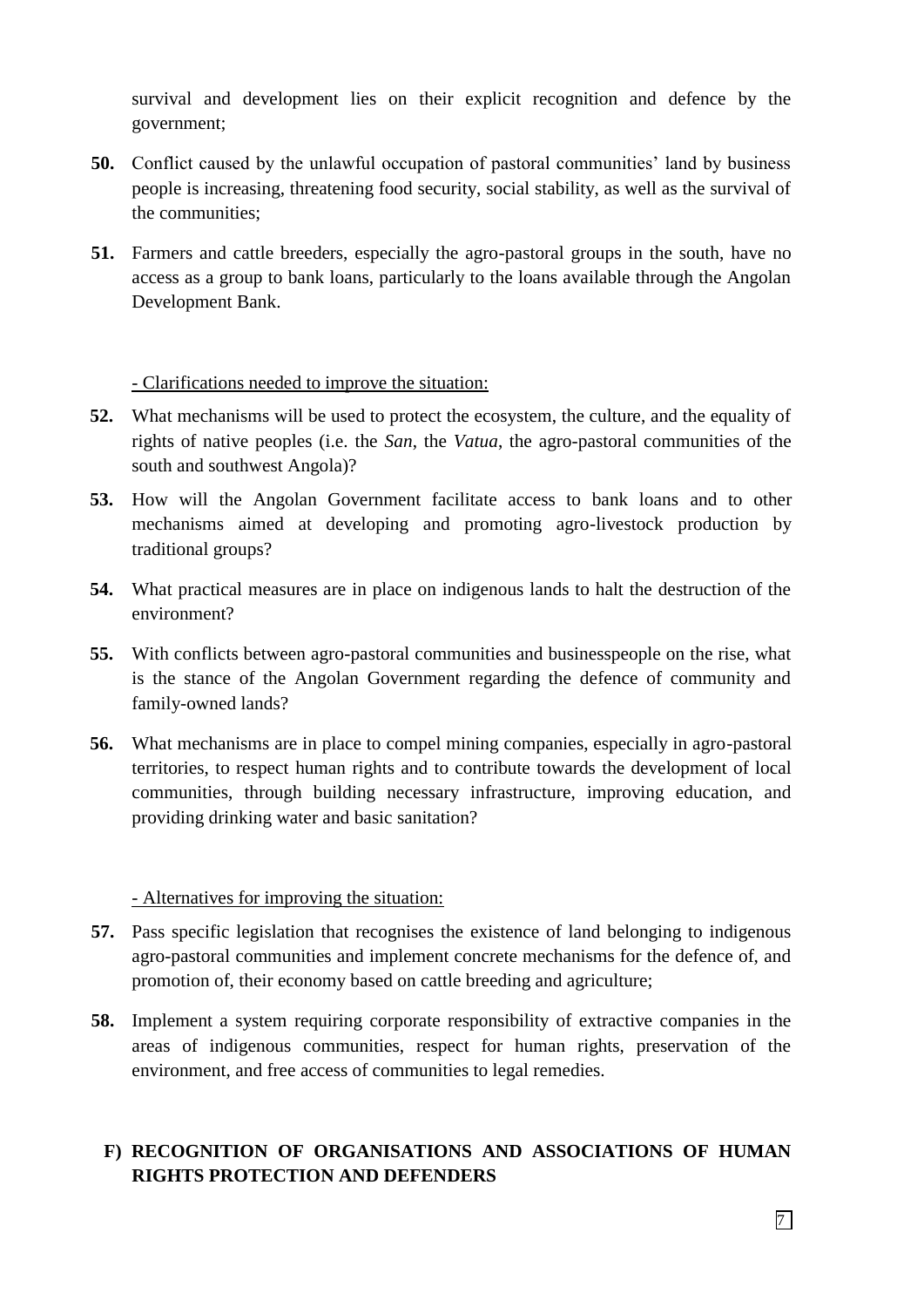- Recommendations and remarks made under the UPR process (A/HRC/WG/7/6. L.10 conclusions/recommendations Nos. 106,106,107,108, 109 and110):

- **59.** To guarantee human rights defenders full legitimacy and protection, in accordance with the United Nations Declaration on Human Rights Defenders;
- **60.** To clarify the procedures for the establishment and recognition of associations and civil society organisations, and to guarantee their participation in the reform process;
- **61.** To ensure that the procedures for the registration of civil society organisations are transparent, non-discriminatory, and expeditious.

### - Recommendations and remarks already made by regional and international systems:

**62.** Expressed concerns regarding that civil society organisations are allegedly still under strict oversight, coordination, evaluation and inspections carried out by the Technical Unit of the Coordination of the Humanitarian Assistance (E/C.12/AGO/CO/3/CRP.1, para. 13).

## - Underlying concerns raised by Angolan civil society organisations:

- **63.** The Technical Unit of the Coordination of the Humanitarian Assistance was established in a context of war and, therefore, had a mandate of coordinating the humanitarian assistance operations. Its role has not been re-defined since the end of the war;
- **64.** There is no standardisation in the implementation of the Law of Associations and the process is difficult for organisations of certain provinces, some who have to travel to Luanda to get registered/licensed;
- **65.** There is hostility and pressure from the Angolan Government to label human rights associations and organisations as opposing the government, and whose actions are a threat to social peace and public order;
- **66.** There is a lack of will (criteria) to give human rights organisations and association of human rights defenders public utility status;
- **67.** Judicial harassment against human rights defenders, including journalists, has been on the increase over the past few years.

### - Clarifications needed to improve the situation:

- **68.** What steps are being taken by the Angolan Government towards the preparation of a regulation, or regulating of the Law of Associations?
- **69.** What has already been done to ensure that the process of registering and licencing human rights defence associations and organisations is more expeditious and less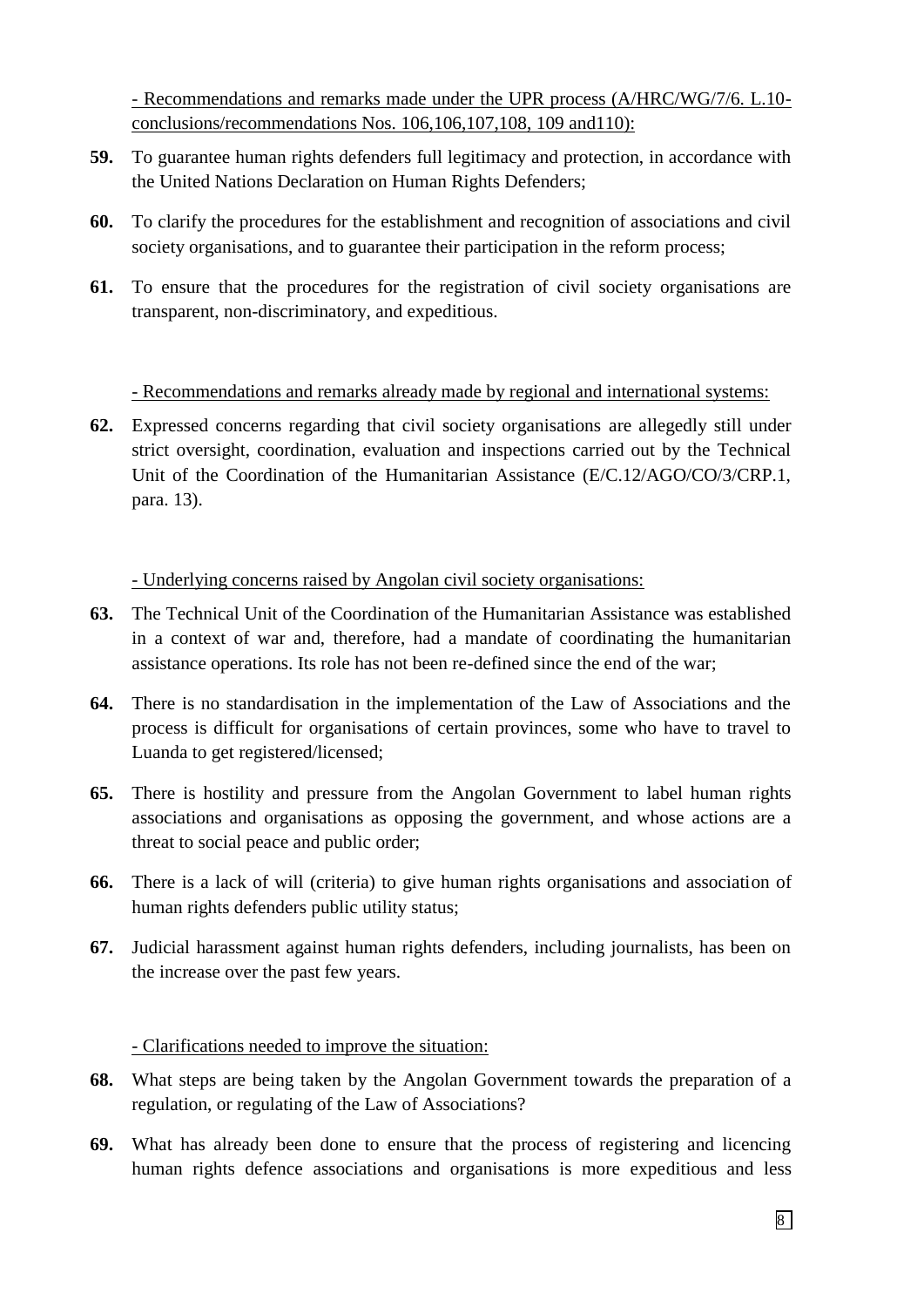bureaucratic per Decree-Law 16-A/95 of 15 December and the Law of Association?

- **70.** In light of the arrests and disappearance of citizens and human rights defenders, what mechanisms are in place to hold those institutions that engage in unlawful arrests accountable?
- **71.** Why aren't the procedures and administrative costs related to setting up and registering human rights associations in Angola standardised in every province, especially if compared with the capital Luanda?
- **72.** Why aren't associations and organisations at the local level (provinces and municipalities) invited to participate in the Council for Social Hearing and Concentration (ACSH) pursuant to law No. 17/10?

- Alternatives for improving the situation:

- **73.** Standardise administrative procedures for the set-up, registration and licencing of associations, including the required costs.
- **74.** Align the process of registering and licencing associations to be in accordance with Decree-Law 16-A/95, of 15 December.
- **75.** Take all necessary measures to ensure that human rights defenders, including journalists, are able to carry out their activities, free from any kind of harassment, including judicial.

# **G) ESTABLISHMENT OF A NATIONAL INDEPENDENT HUMAN RIGHTS INSTITUTION ACCORDING TO THE PARIS PRINCIPLES**

- Recommendations and remarks made under the UPR process (A/HRC/WG/7/6. L.10 conclusions/recommendations Nos. 27, 28, 29, 30, 31, and 32):

- **76.** To continue to work to improve national mechanisms for the protection of human rights;
- **77.** To establish a fully independent National Human Rights Institution in accordance with the Paris Principles.

### - Underlying concerns raised by the Angolan civil society organisations

- **78.** There are no independent bodies set up by the Angolan Government tasked with monitoring human rights violations;
- **79.** The Angolan Government neither makes public nor disseminates the reports and recommendations of the UN Organ treaties, which would thereby allow citizens to become familiar with their responsibilities;
- **80.** There is an absence of cooperation between the Angolan Government and civil society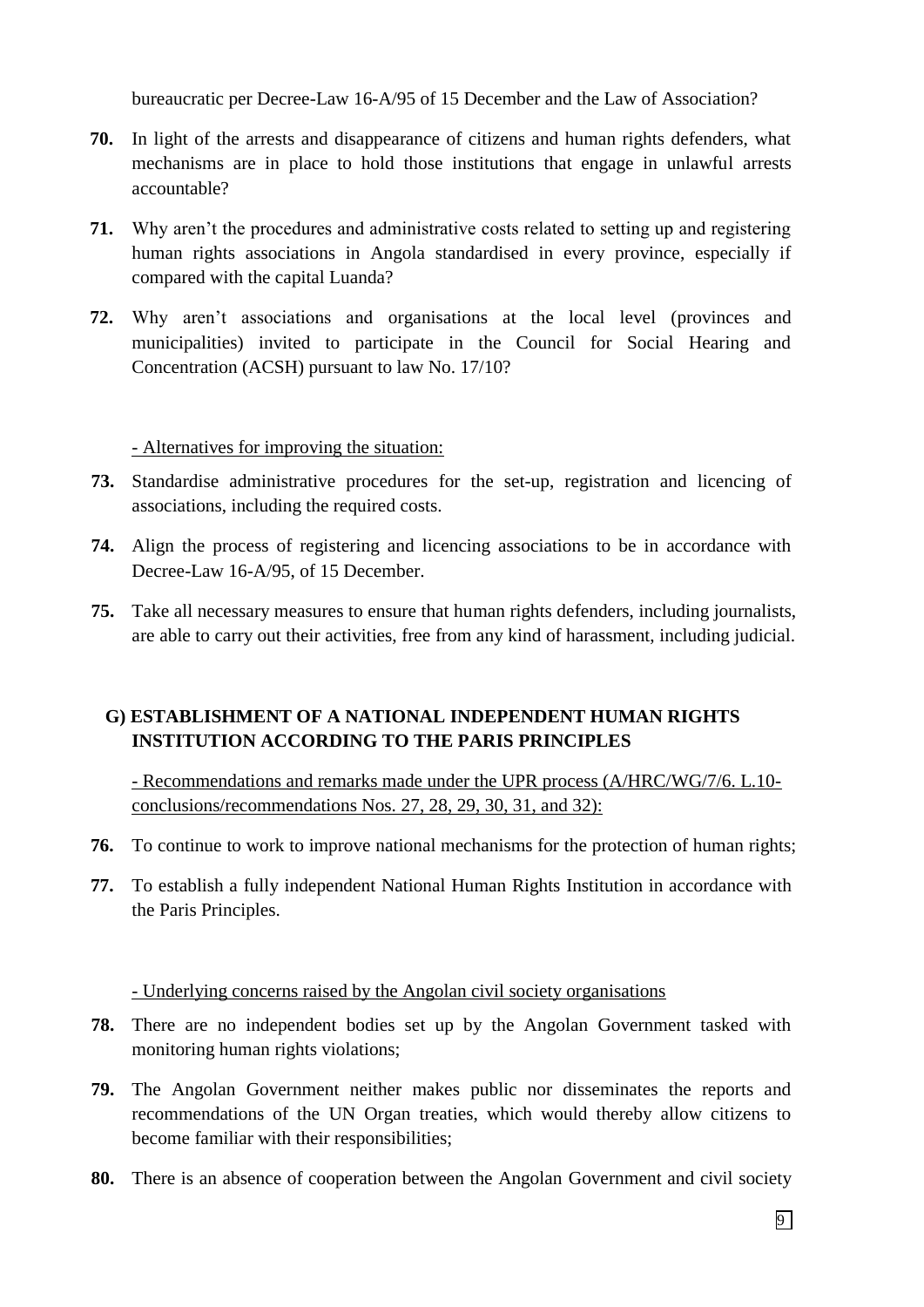organisations concerning compliance with the guidelines issued by regional and international human rights institutions;

**81.** The law establishing the Ombudsman prevents the reports on the complaints submitted by the public regarding violations of human rights from being made public.

## - Clarifications needed to improve the situation:

- **82.** What are the barriers faced by the Angolan Government to establish a National Independent Human Rights Institution in accordance with the recommendations of the UPR process in 2010?
- **83.** Why aren't human rights associations or organisations allowed to conduct visits to prisons, or prison cells in police stations and municipal police commands?
- **84.** What are the obstacles faced by the Angolan Government in preparing its human rights reports, making them public, and allowing the participation of associations, civil society organisations, and professional institutions with regard to the treaties ratified by Angola?

- Alternatives for improving the situation:

 $\overline{a}$ 

**85.** Implement the UPR Recommendations Nos. 27, 28, 29, 30, 31, and 32.

# **H) ARBITRARY ARREST, DETENTION AND TORTURE**

Recommendations and remarks made under the UPR process (A/HRC/WG/7/6. L.10 conclusions/recommendations Nos. 72, 73,74,75,76, and 77):

- Underlying concerns raised by Angolan civil society organisations:

- **86.** In most prisons of Angola, people detained or arrested arbitrarily have been found and are still being found, including minors, whose pre-trial detention period has expired. Other prisoners are serving the time of their sentences penalty, in a clear violation of the law. The country has 34 prison facilities, currently housing 21,634 inmates, well above the planned capacity of 12,970;
- **87.** In recent years, Angolan prisons have recorded a number of brawls among inmates that have caused serious injury even fatalities. The clashes of 4 December 2013 at the Luanda Central Prison (CCL) resulted in the deaths of nine inmates and twenty-two wounded: $2$

<sup>2</sup> [http://www.portalangop.co.ao/angola/pt\\_pt/noticias/politica/2013/11/49/Angola-Autoridades](http://www.portalangop.co.ao/angola/pt_pt/noticias/politica/2013/11/49/Angola-Autoridades-apoiam-familiares-sinistrados-CCL,d16368ea-80d5-4f80-8ee3-238f2ec41539.html)[apoiam-familiares-sinistrados-CCL,d16368ea-80d5-4f80-8ee3-238f2ec41539.html](http://www.portalangop.co.ao/angola/pt_pt/noticias/politica/2013/11/49/Angola-Autoridades-apoiam-familiares-sinistrados-CCL,d16368ea-80d5-4f80-8ee3-238f2ec41539.html) (Portuguese) or [http://www.portalangop.co.ao/angola/en\\_us/noticias/politica/2013/11/49/Prison-authorities-support](http://www.portalangop.co.ao/angola/en_us/noticias/politica/2013/11/49/Prison-authorities-support-deceased-inmates-next-kin,74504a34-5c26-4871-acba-1beef7d18561.html)[deceased-inmates-next-kin,74504a34-5c26-4871-acba-1beef7d18561.html](http://www.portalangop.co.ao/angola/en_us/noticias/politica/2013/11/49/Prison-authorities-support-deceased-inmates-next-kin,74504a34-5c26-4871-acba-1beef7d18561.html) (English).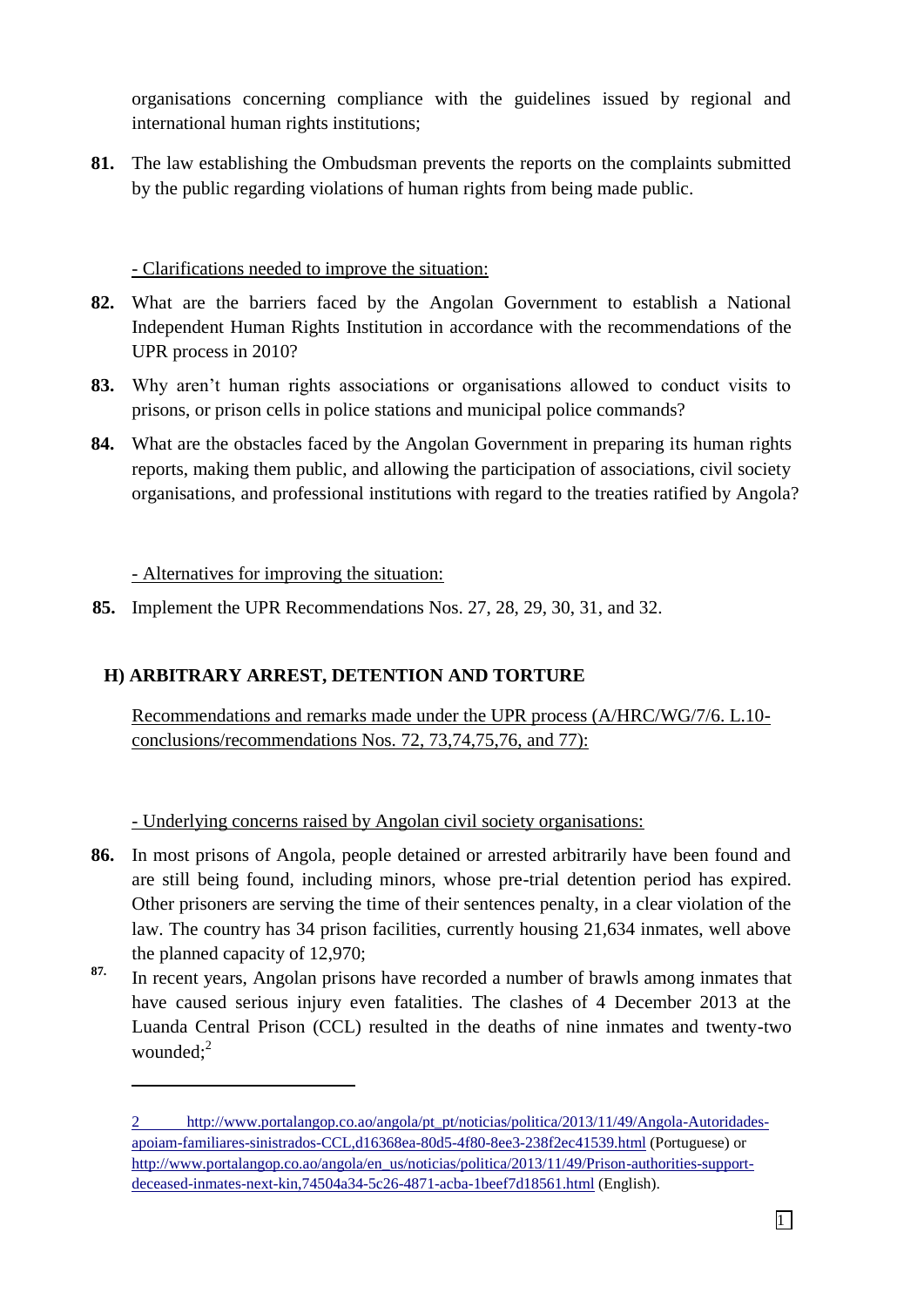- **88.** There has been dissemination of videos showing prisoners being tortured at the CCL and the Viana Prison. Despite reports by civil society organisations and journalists, proceedings against perpetrators are often weak, and in many cases perpetrators are not held criminally accountable, nor are they even brought to court;
- **89.** Civil society organisations have found it difficult to access detainees and prisoners, making it challenging to conduct their work due to the obstacles orchestrated by prison authorities;
- **90.** There are records of arbitrary arrests, violence against peaceful demonstrations, proceedings against protesters resulting in sentences that require payment of hefty sums for bail;
- **91.** There are records of police brutality in public places, and gunshots in public places resulting in death of informal saleswomen and moto-taxi operators. The officers involved in these incidents are not held accountable;
- **92.** The judiciary is perceived as an institution subservient to political direction, influence and pressure, that does not effectively play its critical role in the defence, protection and enforcement of fundamental rights and freedoms;
- **93.** An independent and impartial investigation is needed on the forced disappearance of demonstrators Alves Camulingue and Isaias Cassule, as well as on four cases of torture against prisoners in CCL.

## - Clarifications needed to improve the situation:

- **94.** What mechanisms will be adopted to ensure that all citizens, irrespective of their origin, race, gender, social and economic background, can access legal representation to safeguard of their fundamental rights?
- **95.** What measures will be adopted to combat arbitrary arrests, torture and unlawful arrests, especially when citizens exercise their right to peaceful demonstration and without weapons, which is enshrined in the Angolan Constitution, Article 47 and in Article 4 of the African Charter?

### - Alternatives for improving the situation

- **96.** Angolan prisons need to be more humanized, and suitable policies for the management of prison activity, in accordance with the Guidelines of Robben Island, should be adopted in order to guarantee the rights of detainees. Clear policies, which make the lives of inmates less painful, must also be established in order to reintegrate and resocialise inmates in communities after they serve their sentence;
- **97.** Prioritise the expansion of municipal courts and related support services, and facilitate mechanisms to access legal representation and improve the fees of lawyers assigned to defend underprivileged citizens;
- **98.** Adopt policies for incentives, attract new qualified staff to increase the number of magistrates, implement existing legal instruments, and strengthen existing mechanisms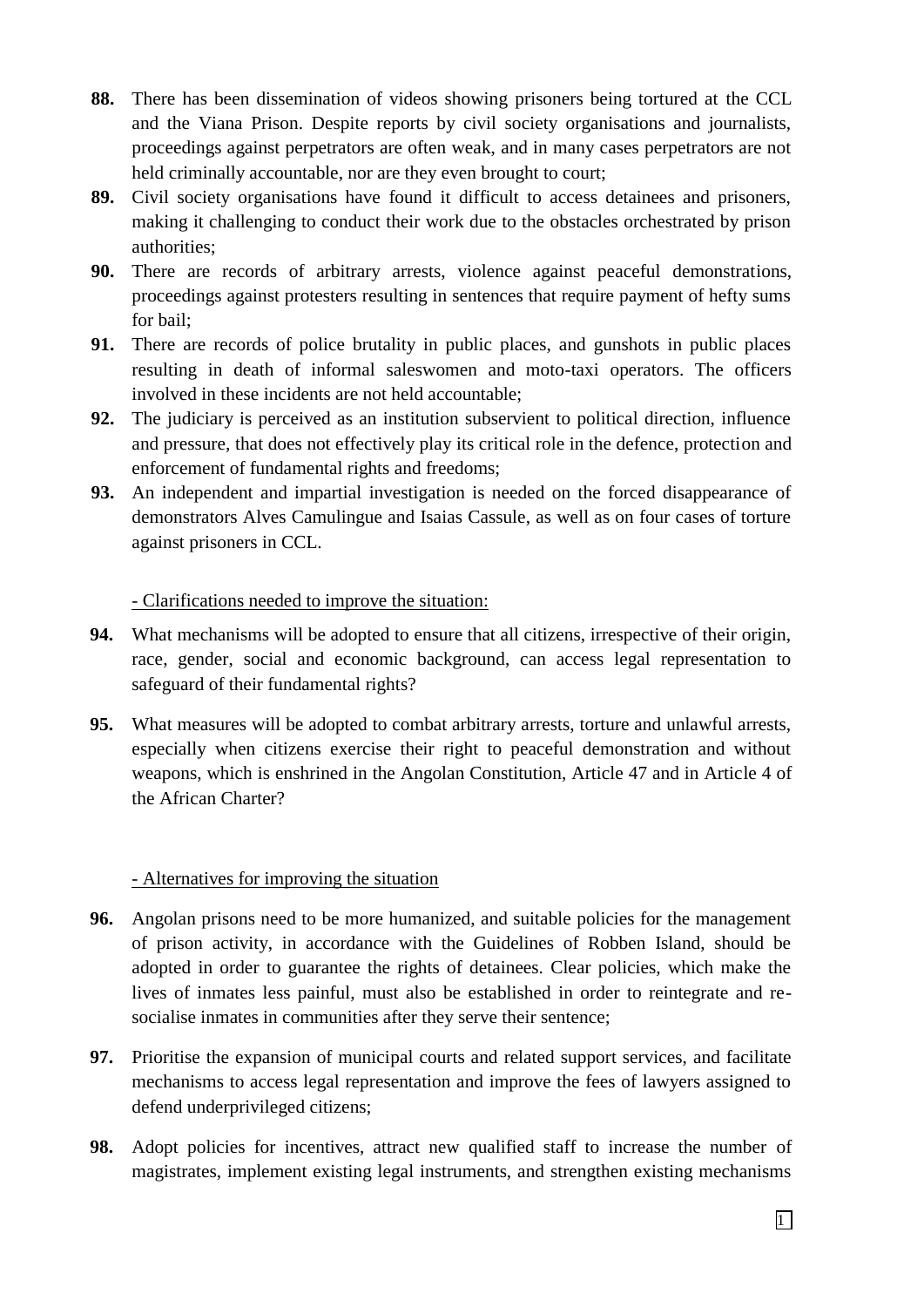to combat corruption in the judiciary;

- **99.** Bring an end to the climate of repression, arbitrary arrests, torture, and illegal prisons, thereby respecting Article 47 of the Angolan Constitution.
- **100.** Guarantee the independence, impartiality and effectiveness of the judiciary, in accordance with Angola's regional and international obligations

# **I) LEGISLATIVE MEASURES FOR PROHIBITING ALL FORMS OF DISCRIMINATION AGAINST WOMEN AND CHILDREN, AND FOR THE PROMOTION OF GENDER EQUALITY**

- Recommendations and remarks made under the UPR process (A/HRC/WG/7/6. L.10 conclusions/recommendations Nos. 46-71):

- **101.** Take legislative measures to explicitly prohibit all forms of discrimination, especially against children with disabilities, girls, and children belonging to San communities, and to protect children accused of witchcraft;
- **102.** In collaboration with civil society organisations and public personalities, take measures aimed at ensuring women's right to non-discrimination and equality, as proposed by the Committee on the Elimination of Discrimination against Women (CEDAW);
- **103.** To strengthen its policy aimed at the full guarantee of children's rights, with attention to the implementation of the Guidelines for the Alternative Care of Children, in accordance with Human Rights Council resolution 11/7 and General Assembly resolution 64/142.

- Underlying concerns raised by Angolan civil society organisations:

- **104.** There has been no effective implementation of Law 25/11 of 14 July (law against domestic violence) and, further, the tendency of the Government is to encourage women to opt for mediation rather than prosecution in cases of domestic violence;
- **105.** Information on the extent of the implementation of the CEDAW recommendations on Angola is lacking;
- **106.** Prostitution continues to thrive because poverty practically forces families to send their girls out to prostitute themselves;
- **107.** Firearms are involved in domestic violence crimes;
- **108.** A low proportion of women are in formal employment. Instead, most work in the informal sector with no legal protection, social security, or other benefits.

 $\Box$ 

- Clarifications needed to improve the situation: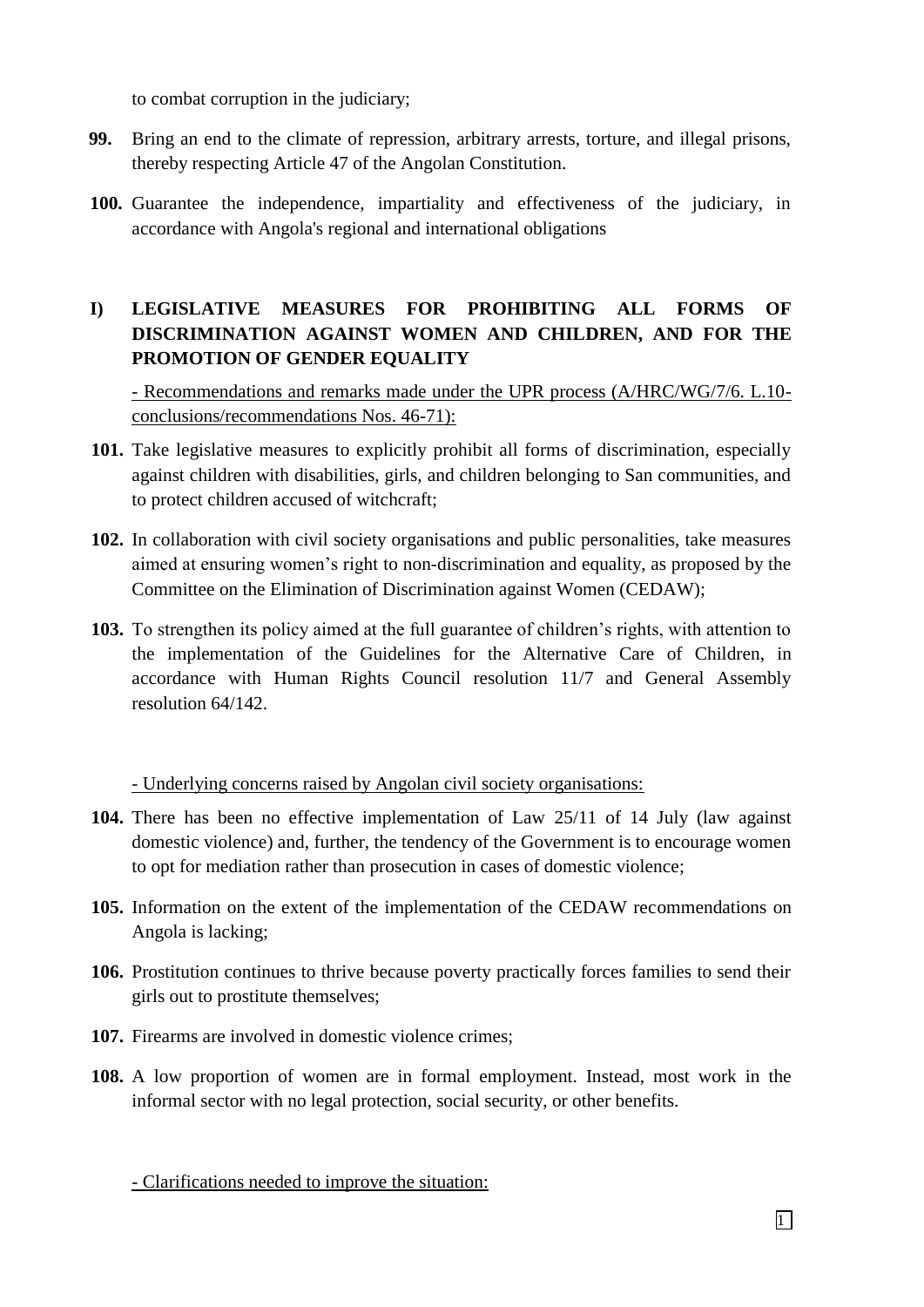- **109.** When will the draft law on the National Gender Policy be adopted?
- **110.** What steps have been taken towards the establishment of shelter institutions for victims of domestic violence and for the training of personnel to care for the victims?
- **111.** When will a specific law on the use and carrying of firearms be passed/drafted?

### - Alternatives for improving the situation:

- **112.** The Angolan Government should disclose the data on cases of gender-based violence, including the number of complaints, prosecutions, convictions, and sentences of perpetrators of sexual and gender-based violence, as well as provide data on the number of shelters, and/or counselling and rehabilitation services for women victims of such violence;
- **113.** The Government must take steps to adopt legislation and policies on gender equality, and to ensure that the recommendations of the CEDAW Committee are disseminated and applied;
- **114.** Existing mechanisms to better protect children accused of witchcraft must be strengthened;
- **115.** The United Nations Convention against Transnational Organised Crime and its Protocol must be ratified to prevent, suppress, and punish those involved in human trafficking, especially of women and children;
- **116.** A specific law on the use and carrying of firearms must be drafted/passed.

# **J) SUSTAINABLE DEVELOPMENT AND FIGHT AGAINST HUNGER AND POVERTY**

- Recommendations and remarks made under the UPR process (A/HRC/WG/7/6. L.10 conclusions/recommendations Nos. 46, 116, 119, 121, 122, 123, 124, 125, 126, 127, 128, 129, 132, 145, and 163):

**117.** To continue to promote solidarity among all regions and provinces in order to ensure sustainable and harmonious economic and social development. Consider as a priority the most vulnerable population groups, particularly women and children.

- Underlying concerns raised by the Angolan civil society organisations:

- **118.** The policies and strategies to combat hunger and poverty are not clear, transparent, or participatory;
- **119.** The civil society organisations are excluded when the projects and programmes to combat poverty are designed and considered, especially those concerning the mitigation